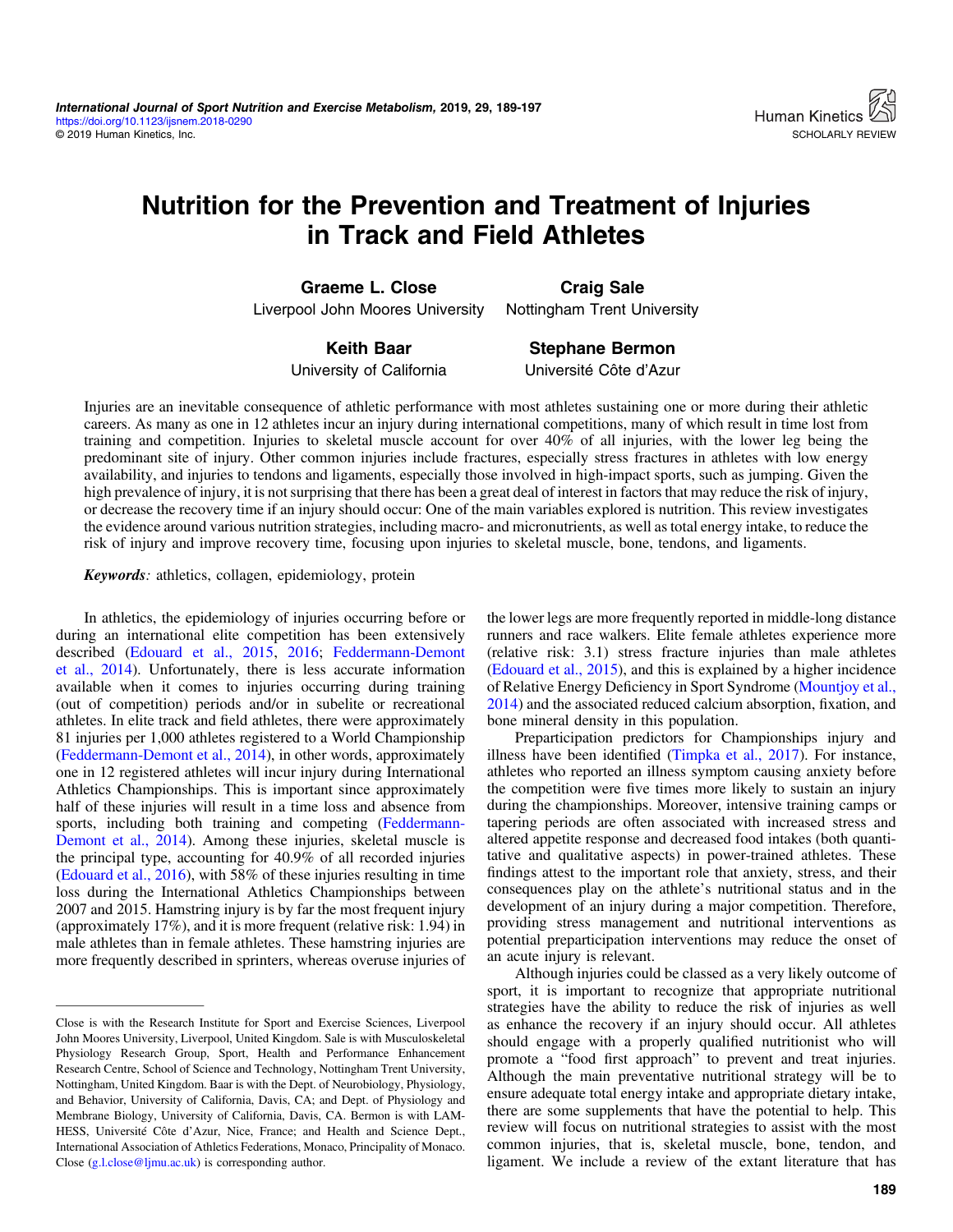looked at nutrition to prevent injuries and increase repair, as well as considering the change in energy requirements during the injury period.

## Nutrition to Prevent and Treat Muscle Injuries

There is limited direct research on nutrition to prevent/treat muscle injuries, with most research originating from laboratory-induced muscle damage to study delayed onset muscle soreness [\(Owens](#page-7-0) [et al., 2019](#page-7-0)). Although such studies provide insights into potential nutritional strategies, it must be stressed that there are substantial differences between delayed onset muscle soreness and a major muscle tear, both in terms of the structural damage, as well as the level of immobilization and unloading that may occur. However, given that there are no published placebo-controlled, randomized control trials on nutrition to prevent or treat muscle injuries following a "true" muscle injury in elite athletes, the laboratoryinduced muscle damage literature currently provides the best evidence base to help guide practice, while, of course, taking into consideration the limitations of this approach. From a nutrition perspective, it is important to consider the potential of nutrition to assist in injury prevention and prevent the loss of lean mass during immobilization, and to consider the change in energy requirements during the injury period along with any strategies that may promote muscle repair.

Given the crucial role of dietary protein in muscle protein turnover, it is not surprising that much attention has been given to dietary protein in the prevention of muscle injuries. It is accepted that the provision of dietary proteins enhances the adaptive processes to both resistance- and endurance-based exercise [\(Phillips &](#page-8-0) [Van Loon, 2011\)](#page-8-0), and it is, therefore, attractive to hypothesize that increasing dietary protein may alleviate markers of muscle damage. However, the evidence to support this hypothesis is, at best, equivocal, with some studies reporting a benefit [\(Buckley et al.,](#page-5-0) [2010](#page-5-0); [Cockburn et al., 2010](#page-6-0); [Nosaka et al., 2006](#page-7-0)), whereas others show no benefit ([Blacker et al., 2010;](#page-5-0) [Wojcik et al., 2001](#page-8-0)), albeit in laboratory-induced muscle damage studies. In a recent systemic review, the balance of the evidence suggested that protein supplements taken acutely, despite increases in protein synthesis and anabolic intracellular signaling, provide no measurable reductions in exercise-induced muscle damage and enhanced recovery of muscle function [\(Pasiakos et al., 2014\)](#page-7-0). This lack of an effect may be explained by the differing time courses between an acute muscle injury and muscle protein turnover, with adaptations to muscle protein turnover being a relatively slow process ([Tipton](#page-8-0) [et al., 2003\)](#page-8-0) compared with the rapid changes that occur following an injury. It can, therefore, be concluded that, given sufficient dietary protein is provided in the general diet of an athlete, additional protein intake will not prevent muscle injury or reduce postexercise muscle soreness. However, to date, this hypothesis has not been fully explored in elite athletes following a true injury and, therefore, case study data may help to provide further insights.

Although additional protein may not prevent a muscle injury, increased dietary protein may be beneficial after an injury both in terms of attenuating muscle atrophy and promoting repair. Limb immobilization reduces resting muscle protein synthesis as well as induces an anabolic resistance to dietary protein ([Wall et al., 2013](#page-8-0)), although, again, it must be stressed that such studies are laboratory based and not following a true injury. This anabolic resistance can be attenuated (although not prevented) through increased dietary

amino acid ingestion [\(Glover et al., 2008](#page-6-0)). It is beyond the scope of this manuscript to fully discuss what is appropriate protein intake for athletes and, for this, the reader is directed to several excellent reviews (e.g., [Morton et al., 2018;](#page-7-0) [Phillips, 2012;](#page-8-0) [Stokes et al.,](#page-8-0) [2018](#page-8-0); [Tipton & Phillips, 2013](#page-8-0)). Contrary to popular belief, athletes engaged in whole-body resistance training are likely to benefit from more than the often cited 20 g of protein per meal, with recent research suggesting 40 g of protein may be a more optimum feeding strategy [\(Macnaughton et al., 2016\)](#page-7-0). Protein intake should be equally distributed throughout the day, something that many elite athletes fail to achieve [\(Gillen et al., 2017](#page-6-0)), with many athletes consuming the majority of their protein in their evening meal, with less consumed at breakfast and lunch. In terms of an absolute amount of protein per day, increasing protein to 2.3 g/kg body mass reduces the loss of lean body mass (LBM) during reduced calorie intake ([Mettler et al., 2010](#page-7-0)), a strategy that could also prove useful for the injured athlete. Taken together, despite the limitations of the current literature base, injured athletes may benefit from increasing their protein intake to overcome the immobilization-induced anabolic resistance as well as helping to attenuate the associated losses of lean muscle mass documented in injured athletes [\(Milsom](#page-7-0) [et al., 2014\)](#page-7-0).

After a muscle injury, it is likely that athletic activities are reduced, if not stopped completely, to allow the muscle to recover, although some training in the noninjured limbs will likely continue. This reduction in activity results in reduced energy expenditure, which consequently requires a reduction in energy intake to prevent unwanted gains in body fat. Given that many athletes periodize their carbohydrate intake, that is, increase their carbohydrate intake during hard training days while limiting them during light training or rest days, it seems appropriate that during inactivity, carbohydrate intake may need to be reduced [\(Impey et al., 2018\)](#page-6-0). It should be stressed, however, that the magnitude of the reduction in energy intake may not be as drastic as expected given that the healing process has been shown to result in substantial increases in energy expenditure (Frankenfi[eld, 2006](#page-6-0)), whereas the energetic cost of using crutches is much greater than that of walking [\(Waters et al.,](#page-8-0) [1987](#page-8-0)). Moreover, it is common practice for athletes to perform some form of exercise in the noninjured limb(s) while injured to maintain strength and fitness. It is, therefore, crucial that athletes do not reduce nutrition, that is, under fuel at the recovery stage through being too focused upon not gaining body fat; thus, careful planning is needed to manage the magnitude of energy restriction during this crucial recovery period. One thing that is generally accepted is that, when reducing energy intake, macronutrients should not be cut evenly as maintaining a high-protein intake will be essential to attenuate loss of lean muscle mass.

Poor attention has been paid to dietary lipids in the prevention of musculoskeletal injuries. In this context, mainly omega-3 polyunsaturated fatty acids (n-3 PUFA) have been studied because of their anti-inflammatory properties. Many studies have investigated the effects of n-3 PUFA supplementation on the loss of muscle function and inflammation following exercise-induced muscle damage, with the balance of the literature suggesting some degree of benefit (e.g., [DiLorenzo et al., 2014](#page-6-0); [Marques et al., 2015](#page-7-0)). These supplements should be taken for a minimum of 2 weeks with 5 g/day of fish oil capsules (providing 3,500-mg eicosapentaenoic acid and 900-mg docosahexaenoic acid) to permit detectable increases in muscle n-3 PUFA lipid composition ([McGlory](#page-7-0) [et al., 2014](#page-7-0)). This level of n-3 PUFA supplementation is far in excess of what would be consumed in a typical diet and much greater than most suggested supplement regimes. Given that it is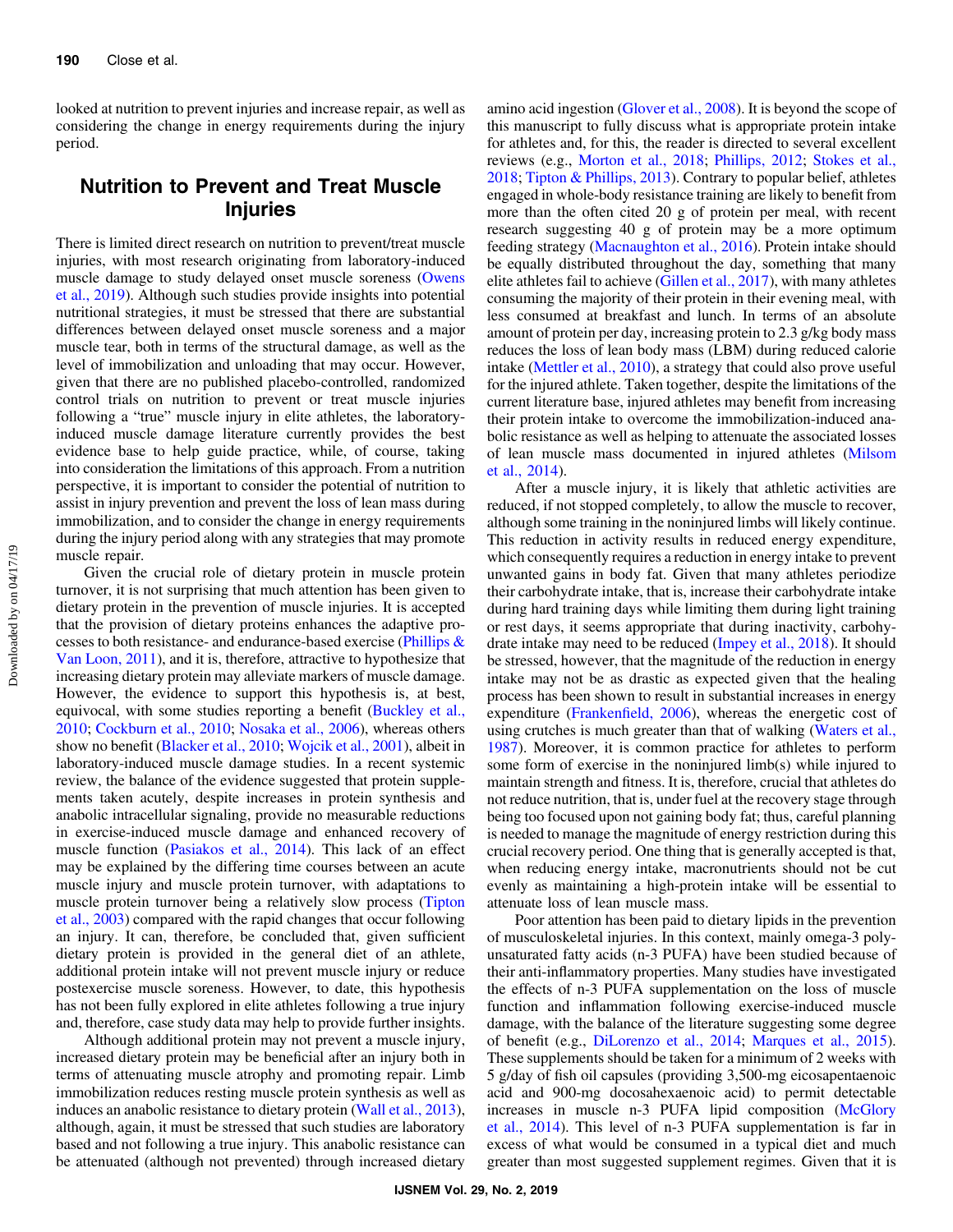not possible to predict when an injury may occur, it could be suggested that athletes should take n-3 PUFA supplements on a regular basis; however, the long-term daily dose requires further investigation. Again, however, relying on findings from the exercise-induced muscle damage model to rule on a benefit of n-3 PUFA in macroscopic muscle injury prevention or recovery is speculative at this stage.

There are a number of other nutrients that have some rationale for supplementation to reduce the magnitude of muscle tissue injury and/or promote healing. Many of these nutrition strategies are claimed to work through either acting as an antioxidant or through a reduction in inflammation. In reality, unless there is a dietary deficiency, the vast majority of nutritional interventions have limited research to support such claims. Some of the most frequently studied and supplemented micronutrients to help with skeletal muscle injury are summarized in Table 1.

Finally, consideration must be given to the balance between muscle recovery and muscle adaptation. There is growing evidence that nutritional strategies that may assist with muscle recovery, such as anti-inflammatory and antioxidant strategies, may attenuate skeletal muscle adaptions ([Owens et al., 2019](#page-7-0)). It would, therefore, be prudent to differentiate between an injury that requires time lost from the sport and typical exercise-induced muscle soreness when it comes to implementing a nutritional recovery strategy. Where adaptation comes before recovery, for example, in a preseason training phase, the best nutritional advice may simply to follow a regular diet and allow adaptations to occur naturally.

## Nutrition to Prevent and Treat Bone Injuries

Stress fractures are common bone injuries suffered by athletes that have a different etiology than contact fractures, which also have a frequent occurrence, particularly in contact sports. Stress fractures are overuse injuries of the bone that are caused by the rhythmic and repeated application of mechanical loading in a subthreshold manner ([McBryde, 1985](#page-7-0)). Given this, athletes involved in highvolume, high-intensity training, where the individual is body weight loaded, are particularly susceptible to developing a stress fracture ([Fredericson et al., 2007\)](#page-6-0), and training time lost can be significant [\(Ranson et al., 2010](#page-8-0)). The pathophysiology of stress fracture injuries is complex and not completely understood [\(Bennell et al., 1999\)](#page-5-0), but some studies have suggested that nutritional inadequacies could be considered a risk factor ([Moran](#page-7-0) [et al., 2012\)](#page-7-0). That said, there is little direct information relating to the role of diet and nutrition in either the prevention or recovery from bone injuries, such as stress fractures. As such, the completion of this article requires some extrapolation from the information relating to the effects of diet and nutrition on bone health in general.

Palacios ([2006\)](#page-7-0) provides a brief summary of some of the key nutrients for bone health, which include an adequate supply of calcium, protein, magnesium, phosphorus, vitamin D, potassium, and fluoride to directly support bone formation. Other nutrients important to support bone tissue include manganese, copper, boron, iron, zinc, vitamin A, vitamin K, vitamin C, and the B vitamins. Silicon might also be added to this list of key nutrients for bone health. Given this, the consumption of dairy, fruits, and vegetables (particularly of the green leafy kind) are likely to be useful sources of the main nutrients that support bone health.

Of the more specific issues for the athlete, undoubtedly the biggest factor is the avoidance of low energy availability, which is essential to avoid negative consequences for bone [\(Papageorgiou](#page-7-0) [et al., 2018a](#page-7-0), [2018b](#page-7-0)). Ihle and Loucks [\(2004](#page-6-0)) were among the first to demonstrate this, showing that bone formation was reduced at an energy availability (EA) of 30 kcal⋅kg LBM<sup>-1</sup>⋅day<sup>-1</sup>. More severe reductions in energy availability to 10 kcal·kg  $\text{LBM}^{-1}$ -day<sup>-1</sup> had the effect of both reducing bone formation and increasing bone resorption, likely initiating a dual negative effect on the bone. This seems like a serious problem, particularly if continued over time, given that some amenorrheic athletes have been reported to have energy availabilities of ∼16 kcal·kg LBM<sup>-1</sup>·day<sup>-1</sup> [\(Thong et al.,](#page-8-0) [2000](#page-8-0)). Two studies from our own research group have used this level of energy availability and shown that 5 days of low EA

Table 1 Nutritional Strategies Claimed to Help With Skeletal Muscle Injuries in Athletes

| <b>Micronutrient</b> | Rationale for supplement                                                                                                                                                                                                                                                                                                                                                    | <b>Suggested dose</b>                                                                                                                                                    | Key research                                                                 |
|----------------------|-----------------------------------------------------------------------------------------------------------------------------------------------------------------------------------------------------------------------------------------------------------------------------------------------------------------------------------------------------------------------------|--------------------------------------------------------------------------------------------------------------------------------------------------------------------------|------------------------------------------------------------------------------|
| Vitamin D            | It is well established that many athletes are vitamin D deficient due<br>to a lack of sunlight exposure. Emerging evidence suggests that<br>vitamin D deficiencies can impair muscle regeneration following<br>damaging exercise both in vitro and in vivo.                                                                                                                 | 2,000–4,000 IU $D_3$ taken daily<br>during the winter months to<br>ensure serum $25(OH)D$ is greater<br>than 75 nmol/L with sensible sun<br>exposure in the summer.      | Owens et al. $(2015,$<br>2018)                                               |
| Vitamins C and E     | It has been claimed that increased free radical production increases<br>the magnitude of muscle damage following exercise and, therefore,<br>supplements with vitamins C and E could increase recovery time.<br>Literature, however, indicates that vitamins C and E have limited<br>ability to attenuate muscle damage or promote recovery.                                | No need for additional<br>supplementation.                                                                                                                               | Close et al. $(2005)$ ;<br>Cobley et al. $(2015)$ ;<br>Owens et al. $(2019)$ |
| Polyphenols          | It is claimed that polyphenols may attenuate muscle damage caused<br>by inflammation and increase free radical production. Montmorency<br>cherries <i>(Prunus cerasus)</i> are suggested to help improve rate of<br>muscle function recovery after damage as well as reduce muscle<br>soreness and inflammation, especially in athletes consuming a low<br>polyphenol diet. | A diet rich in polyphenols (fruit)<br>and vegetables) may be the best<br>strategy to augment recovery<br>from damaging exercise rather<br>than specific supplementation. | Bell et al. (2015);<br>Peeling et al. $(2018)$                               |
| Creatine             | Creatine monohydrate is one of the most widely used supplements to<br>support gains in strength and lean mass. Supplementation has been<br>shown to attenuate loss of upper arm muscle mass and strength<br>during limb immobilization, as well as increase muscle hypertrophy<br>following lower leg immobilization.                                                       | 20 g/day for 5 days followed by<br>5 g/day thereafter.                                                                                                                   | Hespel et al. $(2001)$ ;<br>Johnston et al.<br>(2009)                        |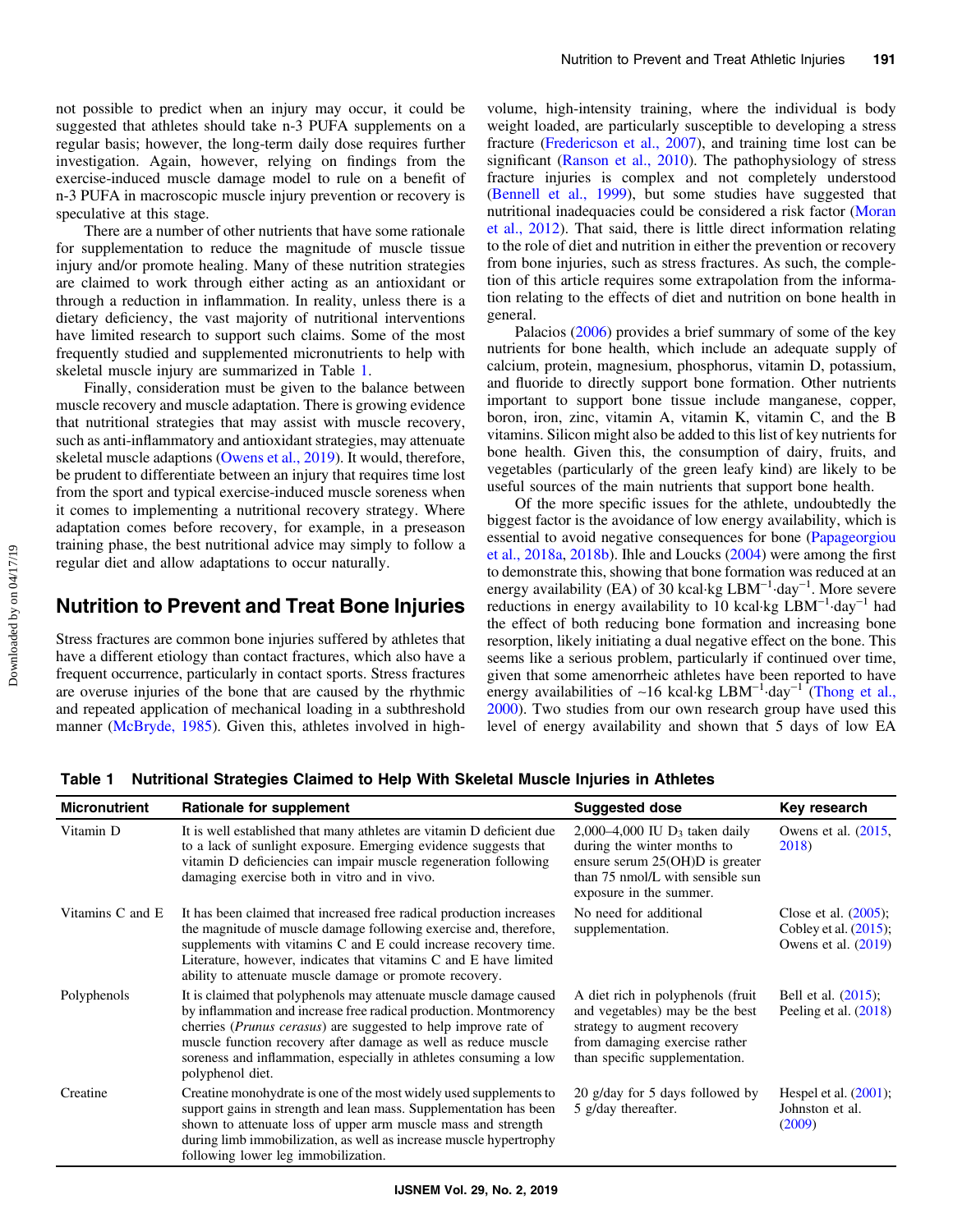(15 kcal·kg  $LBM^{-1}$ ·day<sup>-1</sup>) decreased bone formation and increased bone resorption in women, but not in men (although some men were affected; [Papageorgiou et al., 2017\)](#page-7-0). In athletes, this poses the question of whether the effect of low energy availability on bone is a result of dietary restriction or high exercise energy expenditures. Recently, the effects of 3 days low energy availability (at 15 kcal·kg LBM−<sup>1</sup> ·day−<sup>1</sup> ) achieved by diet or exercise on bone turnover markers in active, eumenorrheic women were examined [\(Papageorgiou et al., 2018b](#page-7-0)). Low EA achieved through inadequate dietary energy intake resulted in decreased bone formation but no change in bone resorption, whereas low EA achieved through exercise did not significantly influence bone metabolism, highlighting the importance of adequate dietary intakes for the athlete.

Evidence of the impact of low energy availability on bone health, particularly in female athletes, comes from the many studies relating to both the Female Athlete Triad [\(Nattiv et al., 2007\)](#page-7-0) and Relative Energy Deficiency in Sport Syndromes ([Mountjoy et al.,](#page-7-0) [2014](#page-7-0)), with the latter also suggesting that this might also be an issue for male athletes. A thorough review of these syndromes is beyond the scope of the current article; however, those interested are advised to make use of the existing literature base on this topic. Maintaining an energy availability of 45 kcal·kg LBM−<sup>1</sup> ·day−<sup>1</sup> over time is likely to be important in optimizing bone health in the athlete and, potentially, in helping to protect the bone against the development of bone injuries. That said, this is likely to be an unrealistic target for many athlete groups, particularly the endurance athlete (e.g., road cyclist, marathon runner or triathlete), whose energy expenditure during training is likely to be high, with a training schedule that limits the amount of time available for fueling. This target may also be difficult to achieve in youth athletes who have limited time to fuel given the combined demands of school and training. In addition, a calorie deficit is often considered to drive the endurance phenotype in these athletes, meaning that work is needed to identify the threshold of energy availability above which there are little or no negative implications for the bone. However, a recent case study on an elite female endurance athlete over a 9-year period demonstrated that it is possible to train slightly over optimal race weight and maintain sufficient energy availability for most of the year, and then reduce calorie intake to achieve race weight at specific times in the year [\(Stellingwerff,](#page-8-0) [2018](#page-8-0)). This may be the ideal strategy to allow athletes to race at their ideal weight, train at times with low energy availability to drive the endurance phenotype, but not be in a dangerously low energy availability all year round.

Moran et al. [\(2012\)](#page-7-0) collected dietary intake data from military recruits at the start and end of basic training using food frequency questionnaires and compared the dietary intakes of the recruits who suffered a stress fracture  $(n = 12)$  with those who did not  $(n = 62)$ . The development of stress fractures was associated with preexisting dietary deficiencies, not only in vitamin D and calcium, but also in carbohydrate intake. Although a small-scale association study, these data provide some indication of potential dietary risk factors for stress fracture injury. Miller et al. [\(2016](#page-7-0)) also demonstrated an increased risk of stress fracture in athletes with low vitamin D status, as assessed by circulating  $25(OH)D_3$ . Similarly, other groups have shown a link between calcium intake and both bone mineral density [\(Myburgh et al., 1990](#page-7-0)) and stress fracture risk ([Nieves et al., 2010](#page-7-0)) in athletes. Conversely, improving vitamin D and calcium status with 800 IU/day vitamin D and 2,000 mg of calcium supplementation has been shown to reduce the risk of developing a stress fracture in military recruits ([Lappe et al.,](#page-6-0) [2008](#page-6-0)). Despite these initially encouraging findings, there remain

relatively few prospective studies evaluating the optimal calcium and vitamin D intake in athletes relating to either (a) stress fracture prevention or (b) bone healing. For a more comprehensive review of this area, readers are directed toward a recent review by Fischer et al. ([2018\)](#page-6-0).

One further consideration that might need to be made with regard to the calcium intake of endurance athletes (and possibly weight classification athletes practicing dehydration strategies to make weight) is the amount of dermal calcium loss over time. Although the amount of dermal calcium lost with short-term exercise is unlikely to be that important in some endurance athletes performing prolonged exercise bouts or multiple sessions per day (e.g., triathletes), this could become an issue. Under these circumstances, athletes should consider either a high-calcium preexercise meal containing ∼1,300 mg of calcium [\(Haakonssen et al., 2015\)](#page-6-0) or a 1,000-mg calcium supplement ([Barry et al., 2011](#page-5-0)), both of which have been shown to limit disturbances to calcium homeostasis and, potentially, the bone metabolic response to subsequent exercise.

Athletes are generally advised to consume more protein than the recommended daily allowance of 0.8 g⋅kg  $BM^{-1}$  day<sup>-1</sup>, with many athletes consuming 2–3 times this amount. Protein is a key constituent of the bone's structure, making up a substantial proportion of its mass and volume [\(Zimmermann et al., 2015](#page-8-0)). As such, it would seem logical to propose that dietary protein intake is important for bone health, but the role of protein (particularly animal protein sources) in bone health has been questioned, with some suggesting that it could be detrimental because of the acidic load that it creates; termed the "acid-ash hypothesis" ([Barzel &](#page-5-0) [Massey, 1998\)](#page-5-0). More recently, however, several reviews [\(Rizzoli](#page-8-0) [et al., 2018](#page-8-0)) and meta-analyses ([Shams-White et al., 2017](#page-8-0), [2018\)](#page-8-0) have opposed this view and have shown that there are no negative, and some beneficial, consequences of a high-protein intake for bone health, particularly when consuming adequate calcium.

Maintaining an appropriate dietary intake is important for maintaining fitness and health and/or in regaining fitness after injury in athletes. Conversely, inadequacies in dietary intake have a negative effect on physical performance, which might, in turn, contribute to an increased risk of injury. This is as likely to be the case for the bone as it is for other tissues of importance to the athlete, like muscles, tendons, and ligaments. Despite this, there is a relative dearth of information relating to the effects of dietary intake on bone health in athletes and, particularly, around the optimal diet to support recovery from bone injury. In the main, however, it is likely that the nutritional needs for bone health in the athlete are not likely to be substantially different from those of the general population, albeit with an additional need to minimize low energy availability states and consider the potentially elevated calcium, vitamin D, and protein requirements of many athletes.

# Nutrition to Prevent and Treat Tendon and Ligament Injuries

Tendinopathy is one of the most common musculoskeletal issues in high-jerk sports. Jerk, the rate of change of acceleration, is the physical property that coaches and athletes think of as plyometric load. Where the plyometric load is high across a tendon, such as for the patellar tendon in hurdlers and in the plant leg of jumpers and throwers, tendinopathy rates are high: approximately 30% and 45% for elite athletes, respectively ([Lian et al., 2005](#page-6-0)). In support of the role of jerk in the development of tendinopathy, in distance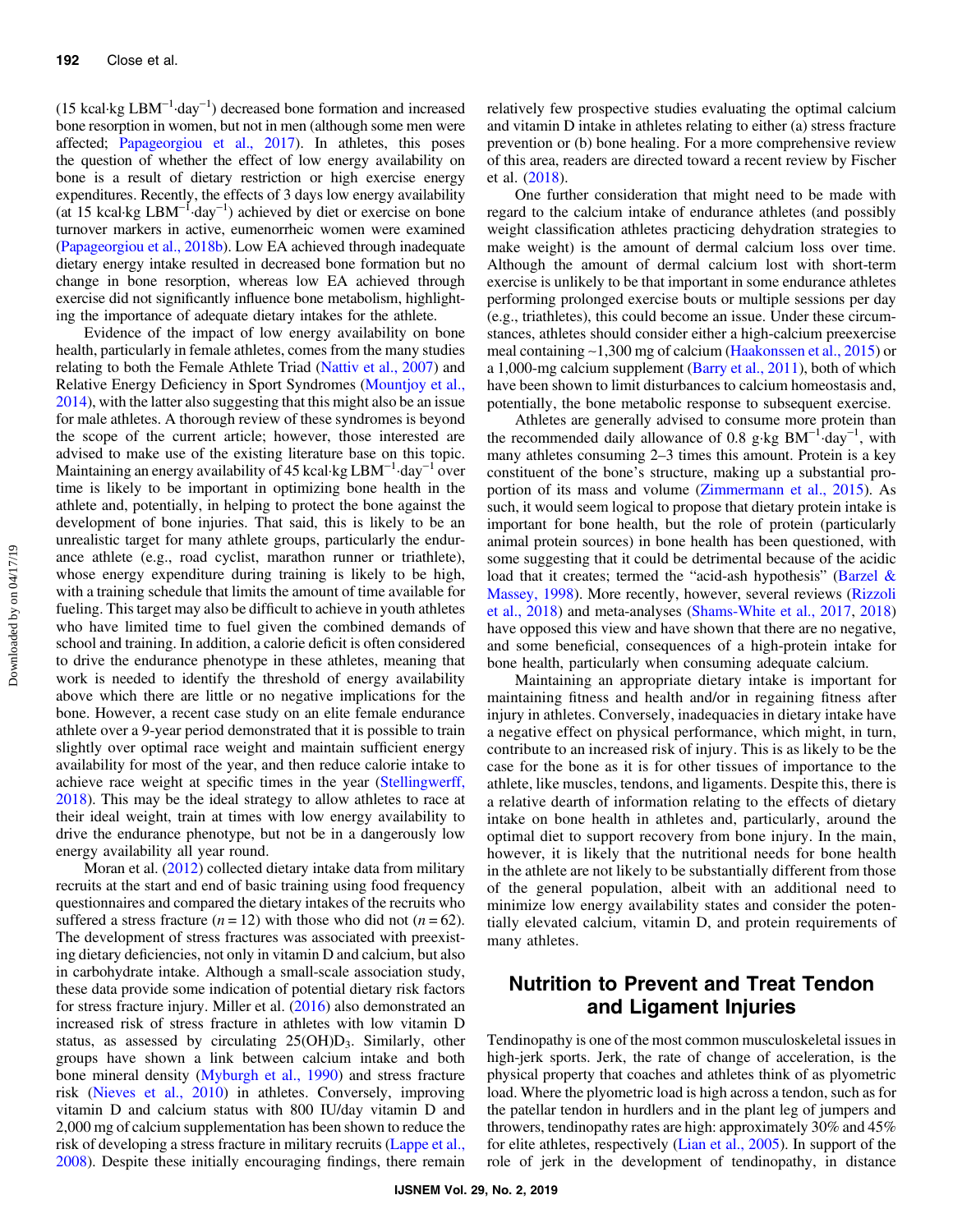runners, where jerk across the patellar tendon is lower, patellar tendinopathy rates are similarly lower <15%, whereas Achilles tendinopathy rates rise to ∼55% ([Knobloch et al., 2008](#page-6-0)).

Given that the volume of high-jerk movements increases in elite athletes, interventions to prevent or treat tendinopathies would have a significant impact on elite performance. The goal of any intervention to treat tendinopathy is to increase the content of directionally oriented collagen and the density of cross-links within the protein to increase the tensile strength of the tendon. The most common intervention to treat tendinopathy is loading. The realization that tendons are dynamic tissues that respond to load began when the Kjaer laboratory demonstrated an increase in tendon collagen synthesis, in the form of increased collagen propeptides in the peritendinous space 72 hr after exercise [\(Langberg et al., 1999\)](#page-6-0). They followed this up using stable isotope infusion to show that tendon collagen synthesis doubled within the first 24 hr after exercise [\(Miller et al., 2007](#page-7-0)). Therefore, loading can increase collagen synthesis, and this may contribute to the beneficial effects of loading on tendinopathy. Recently, combining loading with nutritional interventions has been proposed to further improve collagen synthesis [\(Shaw et al., 2017](#page-8-0)) and promote tendon and ligament healing [\(Baar, 2018\)](#page-5-0), and this possibility will be discussed below.

#### Vitamin C

Nutrition has been recognized as being essential for collagen synthesis and tendon health for over 200 years. In the first controlled nutritional trial ever recorded (1747 AD), the Scot James Lind fed 12 sailors with scurvy one of six different interventions: no treatment, quart of cider, "twenty-five gulls" of vitriol, six spoonfuls of vinegar, half a pint of seawater, or two oranges and one lemon [\(Lind, 1757](#page-7-0)). The two sailors given the oranges and lemon recovered within 6 days; however, the relationship between the citrus fruit and scurvy continued to be debated for over 150 years. In 1959, Jerome Gross showed that guinea pigs on a vitamin C deficient diet did not synthesize collagen at a detectable level [\(Gross, 1959\)](#page-6-0), making the molecular connection between vitamin C and scurvy. The requirement for vitamin C in the synthesis of collagen comes from its role in the regulation of prolyl hydroxylase activity [\(Mussini et al., 1967](#page-7-0)), an enzyme required for collagen cross-linking and export from the endoplasmic reticulum. As vitamin C is consumed in the hydroxylation reaction, and humans lack the L-gulono-γ-lactone oxidase enzyme required for the last step in the synthesis of vitamin C ([Drouin et al., 2011](#page-6-0)), we need to consume 46 mg/day to maintain normal collagen synthesis. Even though a basal level of vitamin C is required for collagen synthesis, whether exceeding this value results in a concomitant increase in collagen synthesis has yet to be determined. Therefore, currently, there is no evidence that increasing vitamin C intake will increase collagen synthesis and prevent tendon injuries.

### Copper

Similar to vitamin C, copper is also required for enzymatic crosslinking of collagen through its role as a cofactor for the enzyme lysyl oxidase [\(Kagan & Li, 2003](#page-6-0)). Like vitamin C, copper deficiency leads to impaired mechanical function of collagencontaining tissues, such as bone [\(Jonas et al., 1993\)](#page-6-0), leading to an increase in fractures in people with copper deficiency [\(Paterson,](#page-7-0) [1988](#page-7-0)). However, the beneficial effects of copper are only seen in the transition from deficiency to sufficiency [\(Opsahl et al., 1982](#page-7-0)). There is no further increase in collagen function with increasing

doses of copper. Therefore, the goal for copper intake should approximate the RDA of ~1 mg⋅kg<sup>-1</sup>⋅day<sup>-1</sup>.

#### Glycine

Fibrillar collagens are a repeating tripeptide of glycine-X-proline/ hydroxyproline, where X represents any amino acid other than glycine and proline. This sequence allows collagen to form the tight triple helix that gives the protein its mechanical strength. Because of the importance of glycine, some researchers have hypothesized that increasing dietary glycine would have a beneficial effect on tendon healing. Vieira et al.  $(2015a)$  $(2015a)$  $(2015a)$  showed that 21 days after a collagenase injury to the Achilles tendon, rats on a diet containing 5% glycine demonstrated increased collagen and glycosaminoglycan content as well as mechanical strength. The authors repeated the results in a follow-up study [\(Vieira et al., 2015b\)](#page-8-0), suggesting that glycine may aide in the recovery of tendon function after injury. However, consuming a diet where 5% of the calories come from glycine is not realistic in an athletic population.

#### Gelatin/Hydrolyzed Collagen

Another potential source of the amino acids found in collagen is gelatin or hydrolyzed collagen. Gelatin is created by boiling the skin, bones, tendons, and ligaments of cattle, pigs, and fish. Boiling releases large molecular weight (>100 kDa) proteins that show limited solubility in water and form a gel after heating. Further chemical or enzymatic hydrolysis of gelatin breaks the protein into smaller peptides that are soluble in water and no longer form a gel. Because both gelatin and hydrolyzed collagen are derived from collagen, they are rich in glycine, proline, hydroxylysine, and hydroxyproline [\(Shaw et al., 2017\)](#page-8-0). As would be expected from a dietary intervention that increases collagen synthesis, consumption of 10 g of hydrolyzed collagen in a randomized, double-blinded, placebo-controlled study in athletes decreased knee pain from standing and walking [\(Clark et al., 2008\)](#page-6-0). The decrease in knee pain could be the result of an improvement in collagen synthesis of the cartilage within the knee since cartilage thickness, measured using gadolinium labeled magnetic resonance imaging, increases with long-term con-sumption of 10 g of hydrolyzed collagen [\(McAlindon et al., 2011](#page-7-0)). The role of gelatin consumption in collagen synthesis was directly tested by Shaw et al. [\(2017\)](#page-8-0). In this randomized, double-blinded, placebo-controlled, crossover-designed study, subjects who consumed 15 g of gelatin showed twice the collagen synthesis, measured through serum propeptide levels, as either a placebo or a 5-g group. Furthermore, when serum from subjects fed either gelatin or collagen is added to engineered ligaments, the engineered ligaments demonstrate more than twofold greater mechanics and collagen content (Avey and Baar unpublished; Figure [1\)](#page-5-0). Even though bathing the engineered ligaments in serum rich in procollagen amino acids provides a beneficial effect, this is a far cry from what would be seen in people. However, these data suggest that consuming gelatin or hydrolyzed collagen may increase collagen synthesis and potentially decrease injury rate in athletes.

#### Other Nutrients

There is a myriad of other nutrients that are purported to improve tendon/ligament function, including turmeric/curcumin, taurine, arginine, bromelain, or boswellic acid. These and other nutraceuticals have recently been reviewed by Fusini et al. [\(2016](#page-6-0)). Interestingly, many of these nutrients are thought to decrease inflammation, and the role of inflammation in tendinopathy in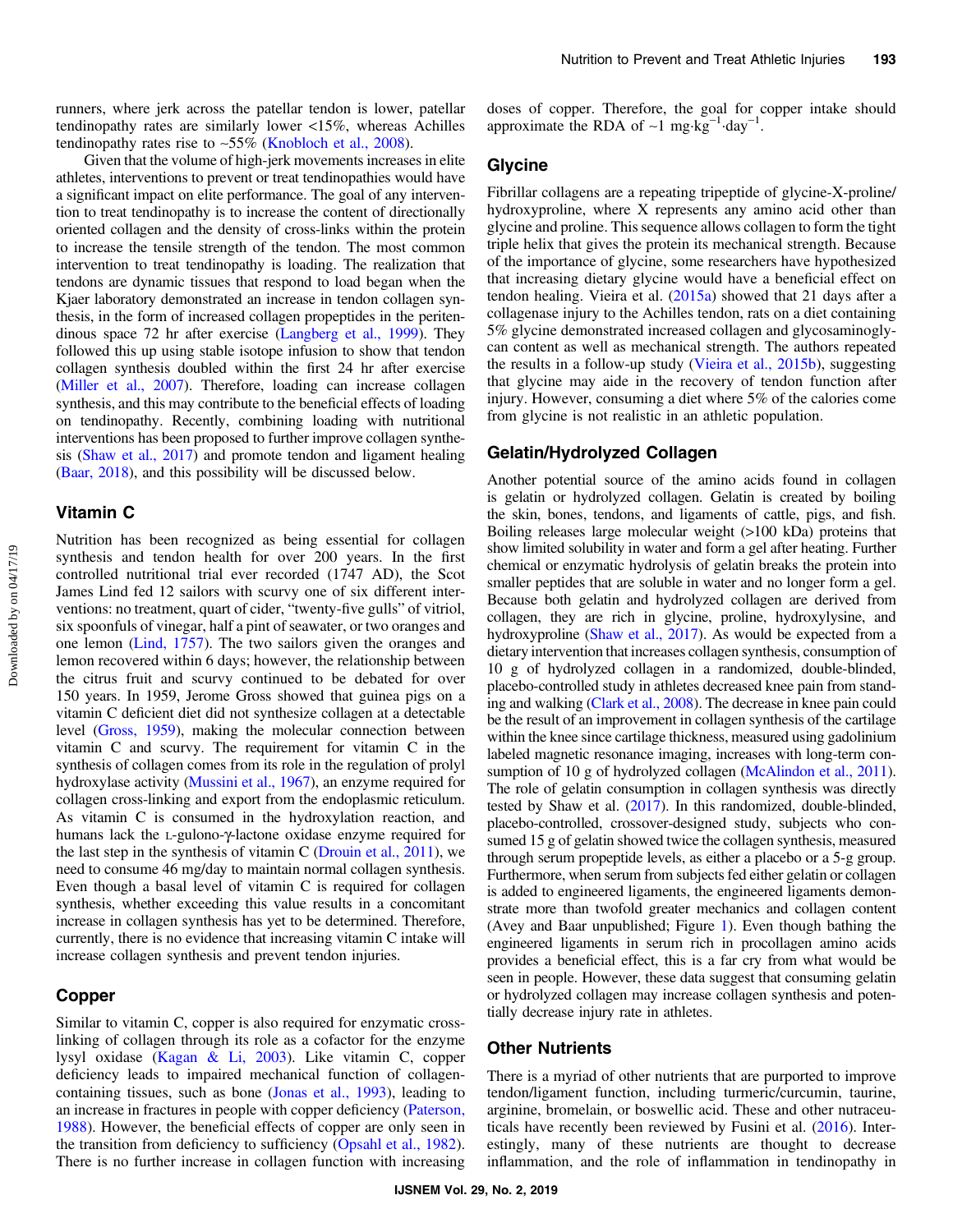<span id="page-5-0"></span>

Figure 1 — Effect of serum isolated from an athlete before (open bars) or 1 hr after (gray bars) consuming 15 g of either gelatin or hydrolyzed collagen and vitamin C on both (a) modulus (stiffness) and (b) percent collagen.

elite athletes remains controversial ([Peeling et al., 2018](#page-7-0)). Therefore, future work is needed to validate these purported nutraceuticals in the prevention or treatment of tendon or ligament injuries.

## **Conclusions**

Although injuries are going to happen in athletes, there are several nutrition solutions that can be implemented to reduce the risk and decrease recovery time. To reduce the risk of injury, it is crucial that athletes do not have chronic low energy availability, as this is a major risk factor for bone injuries. Cycling energy intake throughout the year to allow race weight to be achieved, while achieving adequate energy availability away from competitions, may be the most effective strategy. It is also crucial for bone, muscle, tendon, and ligament health to ensure that there are no dietary deficiencies, especially low protein intake or inadequate vitamin C, D, copper, n-3 PUFA, or calcium. This highlights the importance of athletes having access to qualified nutrition support to help them achieve their goals without compromising health. If an injury does occur, one of the key considerations during the injury is to ensure excessive lean muscle mass is not lost and that sufficient energy is consumed to allow repair, without significantly increasing body fat. It is crucial to understand the change in energy demands and, at the same time, ensure sufficient protein is consumed for repair, especially since the muscle could become anabolic resistant. In terms of tendon health, there is a growing interest in the role of gelatin to increase collagen synthesis. Studies are now showing that gelatin supplementation can improve cartilage thickness and decrease knee pain, and may reduce the risk of injury or accelerate return to play, providing both a prophylactic and therapeutic treatment for tendon, ligament, and, potentially, bone health. It should finally be emphasized that, where possible, all of these nutritional solutions should be explored in a "food first" manner, rather than a reliance on supplements ([Peeling et al., 2018\)](#page-7-0). Where supplementation is deemed necessary (e.g., diagnosed vitamin D deficiencies), athletes should seek appropriate advice from qualified staff with up-to-date knowledge of supplement contamination and anti-doping regulations. Last but not least, more human-based research is needed, ideally in elite athlete populations, on the possible benefits of some macro- and micronutrients in the prevention or boosted recovery of injured athletes. Given that placebocontrolled, randomized control trials are exceptionally difficult to perform in elite athletes (no athlete would want to be in a placebo group if there is a potential of benefit of an intervention, combined

with the fact that the time course and pathology of the same injuries are often very different), it is important that high-quality case studies are now published in elite athletes to help to develop an evidence base for interventions.

#### Acknowledgments

All authors contributed equally to the manuscript, with each author writing specific sections and all authors editing the final manuscript prior to final submission. They also declare no conflicts of interest related to this manuscript.

#### References

- Baar, K. (2018). Stress relaxation and targeted nutrition to treat patellar tendinopathy. International Journal of Sport Nutrition and Exercise Metabolism, 1–18. doi[:10.1123/ijsnem.2018-0231](https://doi.org/10.1123/ijsnem.2018-0231)
- Barry, D.W., Hansen, K.C., van Pelt, R.E., Witten, M., Wolfe, P., & Kohrt, W.M. (2011). Acute calcium ingestion attenuates exercise-induced disruption of calcium homeostasis. Medicine & Science in Sports & Exercise, 43, 617–623. PubMed ID: [20798655](http://www.ncbi.nlm.nih.gov/pubmed/20798655?dopt=Abstract) doi[:10.1249/MSS.](https://doi.org/10.1249/MSS.0b013e3181f79fa8) [0b013e3181f79fa8](https://doi.org/10.1249/MSS.0b013e3181f79fa8)
- Barzel, U.S., & Massey, L.K. (1998). Excess dietary protein can adversely affect bone. Journal of Nutrition, 128, 1051–1053. PubMed ID: [9614169](http://www.ncbi.nlm.nih.gov/pubmed/9614169?dopt=Abstract) doi[:10.1093/jn/128.6.1051](https://doi.org/10.1093/jn/128.6.1051)
- Bell, P.G., Walshe, I.H., Davison, G.W., Stevenson, E.J., & Howatson, G. (2015). Recovery facilitation with Montmorency cherries following high-intensity, metabolically challenging exercise. Applied Physiology, Nutrition, and Metabolism, 40, 414–423. PubMed ID: [25794236](http://www.ncbi.nlm.nih.gov/pubmed/25794236?dopt=Abstract) doi:[10.1139/apnm-2014-0244](https://doi.org/10.1139/apnm-2014-0244)
- Bennell, K., Matheson, G., Meeuwisse, W., & Brukner, P. (1999). Risk factors for stress fractures. Sports Medicine, 28, 91–122. PubMed ID: [10492029](http://www.ncbi.nlm.nih.gov/pubmed/10492029?dopt=Abstract) doi:[10.2165/00007256-199928020-00004](https://doi.org/10.2165/00007256-199928020-00004)
- Blacker, S.D., Williams, N.C., Fallowfield, J.L., Bilzon, J., & Willems, M.E. (2010). Carbohydrate vs. protein supplementation for recovery of neuromuscular function following prolonged load carriage. Journal of the International Society of Sports Nutrition, 7, 2. PubMed ID: [20157419](http://www.ncbi.nlm.nih.gov/pubmed/20157419?dopt=Abstract) doi:[10.1186/1550-2783-7-2](https://doi.org/10.1186/1550-2783-7-2)
- Buckley, J.D., Thomson, R.L., Coates, A.M., Howe, P.R., DeNichilo, M.O., & Rowney, M.K. (2010). Supplementation with a whey protein hydrolysate enhances recovery of muscle force-generating capacity following eccentric exercise. Journal of Science and Medicine in Sport, 13, 178-181. PubMed ID: [18768358](http://www.ncbi.nlm.nih.gov/pubmed/18768358?dopt=Abstract) doi[:10.1016/j.jsams.](https://doi.org/10.1016/j.jsams.2008.06.007) [2008.06.007](https://doi.org/10.1016/j.jsams.2008.06.007)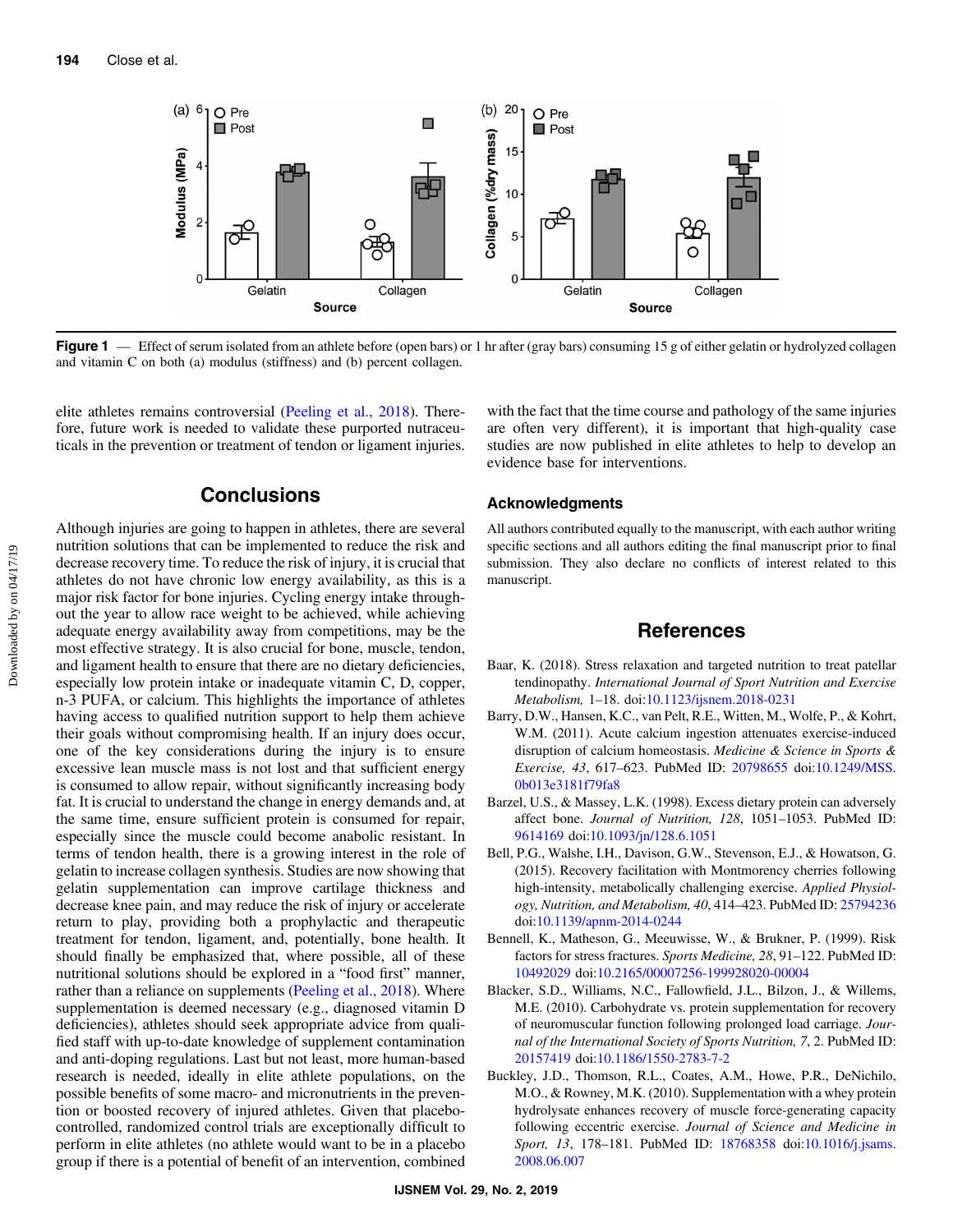- <span id="page-6-0"></span>Clark, K.L., Sebastianelli, W., Flechsenhar, K.R., Aukermann, D.F., Meza, F., Millard, R.L., ::: Albert, A. (2008). 24-Week study on the use of collagen hydrolysate as a dietary supplement in athletes with activityrelated joint pain. Current Medical Research & Opinion, 24, 1485– 1496. PubMed ID: [18416885](http://www.ncbi.nlm.nih.gov/pubmed/18416885?dopt=Abstract) doi:[10.1185/030079908X291967](https://doi.org/10.1185/030079908X291967)
- Close, G.L., Ashton, T., McArdle, A., & Maclaren, D.P. (2005). The emerging role of free radicals in delayed onset muscle soreness and contraction-induced muscle injury. Comparative Biochemistry and Physiology—Part A: Molecular & Integrative Physiology, 142, 257–266. PubMed ID: [16153865](http://www.ncbi.nlm.nih.gov/pubmed/16153865?dopt=Abstract) doi:[10.1016/j.cbpa.2005.08.005](https://doi.org/10.1016/j.cbpa.2005.08.005)
- Cobley, J.N., McHardy, H., Morton, J.P., Nikolaidis, M.G., & Close, G.L. (2015). Influence of vitamin C and vitamin E on redox signaling: Implications for exercise adaptations. Free Radical Biology & Medicine, 84, 65–76. PubMed ID: [25841784](http://www.ncbi.nlm.nih.gov/pubmed/25841784?dopt=Abstract) doi:[10.1016/j.freeradbiomed.](https://doi.org/10.1016/j.freeradbiomed.2015.03.018) [2015.03.018](https://doi.org/10.1016/j.freeradbiomed.2015.03.018)
- Cockburn, E., Stevenson, E., Hayes, P.R., Robson-Ansley, P., & Howatson, G. (2010). Effect of milk-based carbohydrate-protein supplement timing on the attenuation of exercise-induced muscle damage. Applied Physiology, Nutrition, and Metabolism, 35, 270– 277. PubMed ID: [20555370](http://www.ncbi.nlm.nih.gov/pubmed/20555370?dopt=Abstract) doi:[10.1139/H10-017](https://doi.org/10.1139/H10-017)
- DiLorenzo, F.M., Drager, C.J., & Rankin, J.W. (2014). Docosahexaenoic acid affects markers of inflammation and muscle damage after eccentric exercise. The Journal of Strength and Conditioning Research, 28, 2768–2774. PubMed ID: [25029008](http://www.ncbi.nlm.nih.gov/pubmed/25029008?dopt=Abstract) doi[:10.1519/](https://doi.org/10.1519/JSC.0000000000000617) [JSC.0000000000000617](https://doi.org/10.1519/JSC.0000000000000617)
- Drouin, G., Godin, J.R., & Page, B. (2011). The genetics of vitamin C loss in vertebrates. Current Genomics, 12, 371–378. PubMed ID: [22294879](http://www.ncbi.nlm.nih.gov/pubmed/22294879?dopt=Abstract) doi:[10.2174/138920211796429736](https://doi.org/10.2174/138920211796429736)
- Edouard, P., Branco, P., & Alonso, J.M. (2016). Muscle injury is the principal injury type and hamstring muscle injury is the first injury diagnosis during top-level international athletics championships between 2007 and 2015. British Journal of Sports Medicine, 50, 619–630. PubMed ID: [26887415](http://www.ncbi.nlm.nih.gov/pubmed/26887415?dopt=Abstract) doi[:10.1136/bjsports-2015-095559](https://doi.org/10.1136/bjsports-2015-095559)
- Edouard, P., Feddermann-Demont, N., Alonso, J.M., Branco, P., & Junge, A. (2015). Sex differences in injury during top-level international athletics championships: Surveillance data from 14 championships between 2007 and 2014. British Journal of Sports Medicine, 49, 472–477. PubMed ID: [25618889](http://www.ncbi.nlm.nih.gov/pubmed/25618889?dopt=Abstract) doi:[10.1136/](https://doi.org/10.1136/bjsports-2014-094316) [bjsports-2014-094316](https://doi.org/10.1136/bjsports-2014-094316)
- Feddermann-Demont, N., Junge, A., Edouard, P., Branco, P., & Alonso, J.M. (2014). Injuries in 13 international Athletics championships between 2007–2012. British Journal of Sports Medicine, 48, 513– 522. PubMed ID: [24620039](http://www.ncbi.nlm.nih.gov/pubmed/24620039?dopt=Abstract) doi:[10.1136/bjsports-2013-093087](https://doi.org/10.1136/bjsports-2013-093087)
- Fischer, V., Haffner-Luntzer, M., Amling, M., & Ignatius, A. (2018). Calcium and vitamin D in bone fracture healing and post-traumatic bone turnover. European Cells & Materials, 35, 365–385. PubMed ID: [29931664](http://www.ncbi.nlm.nih.gov/pubmed/29931664?dopt=Abstract) doi[:10.22203/eCM.v035a25](https://doi.org/10.22203/eCM.v035a25)
- Frankenfield, D. (2006). Energy expenditure and protein requirements after traumatic injury. Nutrition in Clinical Practice, 21, 430–437. PubMed ID: [16998142](http://www.ncbi.nlm.nih.gov/pubmed/16998142?dopt=Abstract) doi:[10.1177/0115426506021005430](https://doi.org/10.1177/0115426506021005430)
- Fredericson, M., Chew, K., Ngo, J., Cleek, T., Kiratli, J., & Cobb, K. (2007). Regional bone mineral density in male athletes: A comparison of soccer players, runners and controls. British Journal of Sports Medicine, 41, 664–668. PubMed ID: [17473003](http://www.ncbi.nlm.nih.gov/pubmed/17473003?dopt=Abstract) doi:[10.1136/bjsm.](https://doi.org/10.1136/bjsm.2006.030783) [2006.030783](https://doi.org/10.1136/bjsm.2006.030783)
- Fusini, F., Bisicchia, S., Bottegoni, C., Gigante, A., Zanchini, F., & Busilacchi, A. (2016). Nutraceutical supplement in the management of tendinopathies: A systematic review. Muscles, Ligaments and Tendons Journal, 6, 48–57. PubMed ID: [27331031](http://www.ncbi.nlm.nih.gov/pubmed/27331031?dopt=Abstract)
- Gillen, J.B., Trommelen, J., Wardenaar, F.C., Brinkmans, N.Y., Versteegen, J.J., Jonvik, K.L., ... van Loon, L.J. (2017). Dietary protein intake and distribution patterns of well-trained Dutch athletes. International

Journal of Sport Nutrition and Exercise Metabolism, 27, 105–114. PubMed ID: [27710150](http://www.ncbi.nlm.nih.gov/pubmed/27710150?dopt=Abstract) doi[:10.1123/ijsnem.2016-0154](https://doi.org/10.1123/ijsnem.2016-0154)

- Glover, E.I., Phillips, S.M., Oates, B.R., Tang, J.E., Tarnopolsky, M.A., Selby, A., ... Rennie, M.J. (2008). Immobilization induces anabolic resistance in human myofibrillar protein synthesis with low and high dose amino acid infusion. The Journal of Physiology, 586, 6049– 6061. PubMed ID: [18955382](http://www.ncbi.nlm.nih.gov/pubmed/18955382?dopt=Abstract) doi[:10.1113/jphysiol.2008.160333](https://doi.org/10.1113/jphysiol.2008.160333)
- Gross, J. (1959). Studies on the formation of collagen. IV. Effect of vitamin C deficiency on the neutral salt-extractible collagen of skin. Journal of Experimental Medicine, 109, 557–569. PubMed ID: [13654628](http://www.ncbi.nlm.nih.gov/pubmed/13654628?dopt=Abstract) doi:[10.1084/jem.109.6.557](https://doi.org/10.1084/jem.109.6.557)
- Haakonssen, E.C., Ross, M.L., Knight, E.J., Cato, L.E., Nana, A., Wluka, A.E., ... Burke, L.M. (2015). The effects of a calcium-rich preexercise meal on biomarkers of calcium homeostasis in competitive female cyclists: A randomised crossover trial. PLoS ONE, 10, e0123302. PubMed ID: [25970439](http://www.ncbi.nlm.nih.gov/pubmed/25970439?dopt=Abstract) doi[:10.1371/journal.pone.0123302](https://doi.org/10.1371/journal.pone.0123302)
- Hespel, P., Op't Eijnde, B., Van Leemputte, M., Urso, B., Greenhaff, P.L., Labarque, V., ... Richter, E.A. (2001). Oral creatine supplementation facilitates the rehabilitation of disuse atrophy and alters the expression of muscle myogenic factors in humans. The Journal of Physiology, 536, 625–633. PubMed ID: [11600695](http://www.ncbi.nlm.nih.gov/pubmed/11600695?dopt=Abstract) doi:[10.1111/j.](https://doi.org/10.1111/j.1469-7793.2001.0625c.xd) [1469-7793.2001.0625c.xd](https://doi.org/10.1111/j.1469-7793.2001.0625c.xd)
- Ihle, R., & Loucks, A.B. (2004). Dose-response relationships between energy availability and bone turnover in young exercising women. Journal of Bone and Mineral Research, 19, 1231–1240. PubMed ID: [15231009](http://www.ncbi.nlm.nih.gov/pubmed/15231009?dopt=Abstract) doi:[10.1359/JBMR.040410](https://doi.org/10.1359/JBMR.040410)
- Impey, S.G., Hearris, M.A., Hammond, K.M., Bartlett, J.D., Louis, J., Close, G.L., & Morton, J.P. (2018). Fuel for the work required: A theoretical framework for carbohydrate periodization and the glycogen threshold hypothesis. Sports Medicine, 48(5), 1031– 1048. PubMed ID: [29453741](http://www.ncbi.nlm.nih.gov/pubmed/29453741?dopt=Abstract) doi[:10.1007/s40279-018-0867-7](https://doi.org/10.1007/s40279-018-0867-7)
- Johnston, A.P., Burke, D.G., MacNeil, L.G., & Candow, D.G. (2009). Effect of creatine supplementation during cast-induced immobilization on the preservation of muscle mass, strength, and endurance. The Journal of Strength and Conditioning Research, 23, 116–120. PubMed ID: [19130643](http://www.ncbi.nlm.nih.gov/pubmed/19130643?dopt=Abstract) doi:[10.1519/JSC.0b013e31818efbcc](https://doi.org/10.1519/JSC.0b013e31818efbcc)
- Jonas, J., Burns, J., Abel, E.W., Cresswell, M.J., Strain, J.J., & Paterson, C.R. (1993). Impaired mechanical strength of bone in experimental copper deficiency. Annals of Nutrition & Metabolism, 37, 245–252. PubMed ID: [8311418](http://www.ncbi.nlm.nih.gov/pubmed/8311418?dopt=Abstract) doi[:10.1159/000177774](https://doi.org/10.1159/000177774)
- Kagan, H.M., & Li, W. (2003). Lysyl oxidase: Properties, specificity, and biological roles inside and outside of the cell. Journal of Cellular Biochemistry, 88, 660–672. PubMed ID: [12577300](http://www.ncbi.nlm.nih.gov/pubmed/12577300?dopt=Abstract) doi[:10.1002/jcb.](https://doi.org/10.1002/jcb.10413) [10413](https://doi.org/10.1002/jcb.10413)
- Knobloch, K., Yoon, U., & Vogt, P.M. (2008). Acute and overuse injuries correlated to hours of training in master running athletes. Foot & Ankle International, 29, 671–676. PubMed ID: [18785416](http://www.ncbi.nlm.nih.gov/pubmed/18785416?dopt=Abstract) doi:[10.](https://doi.org/10.3113/FAI.2008.0671) [3113/FAI.2008.0671](https://doi.org/10.3113/FAI.2008.0671)
- Langberg, H., Skovgaard, D., Petersen, L.J., Bulow, J., & Kjaer, M. (1999). Type I collagen synthesis and degradation in peritendinous tissue after exercise determined by microdialysis in humans. The Journal of Physiology, 521, 299–306. doi:[10.1111/j.1469-7793.](https://doi.org/10.1111/j.1469-7793.1999.00299.x) [1999.00299.x](https://doi.org/10.1111/j.1469-7793.1999.00299.x)
- Lappe, J., Cullen, D., Haynatzki, G., Recker, R., Ahlf, R., & Thompson, K. (2008). Calcium and vitamin D supplementation decreases incidence of stress fractures in female navy recruits. Journal of Bone and Mineral Research, 23, 741–749. PubMed ID: [18433305](http://www.ncbi.nlm.nih.gov/pubmed/18433305?dopt=Abstract) doi:[10.](https://doi.org/10.1359/jbmr.080102) [1359/jbmr.080102](https://doi.org/10.1359/jbmr.080102)
- Lian, O.B., Engebretsen, L., & Bahr, R. (2005). Prevalence of jumper's knee among elite athletes from different sports: A cross-sectional study. American Journal of Sports Medicine, 33, 561–567. PubMed ID: [15722279](http://www.ncbi.nlm.nih.gov/pubmed/15722279?dopt=Abstract) doi[:10.1177/0363546504270454](https://doi.org/10.1177/0363546504270454)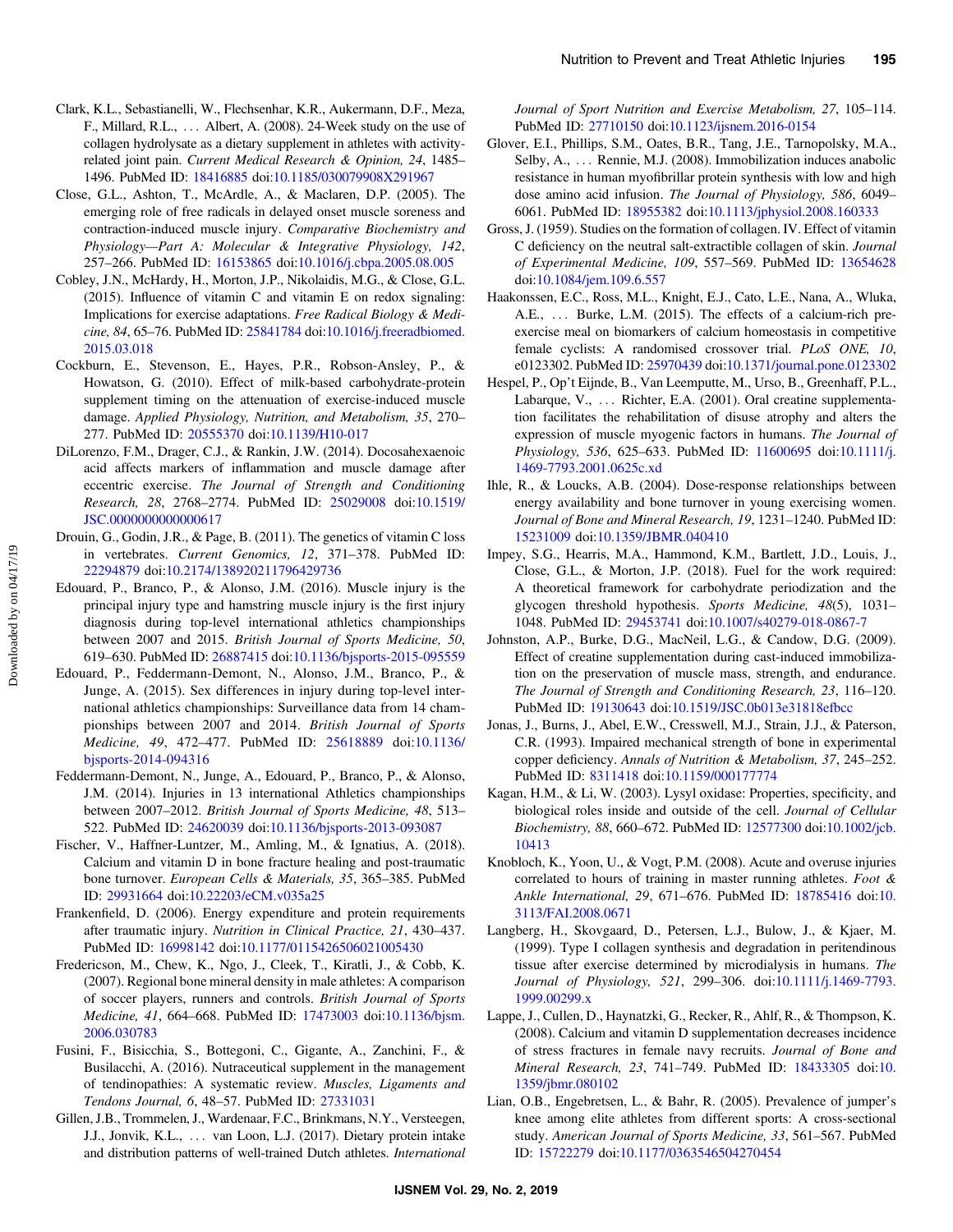- <span id="page-7-0"></span>Lind, J. (1757). A treatise on the scurvy (2nd ed.). London, UK: A. Millar.
- Macnaughton, L.S., Wardle, S.L., Witard, O.C., McGlory, C., Hamilton, D.L., Jeromson, S., ... Tipton, K.D. (2016). The response of muscle protein synthesis following whole-body resistance exercise is greater following 40 g than 20 g of ingested whey protein. Physiological Reports, 4(15), e12893. PubMed ID: [27511985](http://www.ncbi.nlm.nih.gov/pubmed/27511985?dopt=Abstract) doi:[10.14814/phy2.](https://doi.org/10.14814/phy2.12893) [12893](https://doi.org/10.14814/phy2.12893)
- Marques, C.G., Santos, V.C., Levada-Pires, A.C., Jacintho, T.M., Gorjao, R., Pithon-Curi, T.C., & Cury-Boaventura, M.F. (2015). Effects of DHA-rich fish oil supplementation on the lipid profile, markers of muscle damage, and neutrophil function in wheelchair basketball athletes before and after acute exercise. Applied Physiology, Nutrition, and Metabolism, 40, 596–604. PubMed ID: [25942100](http://www.ncbi.nlm.nih.gov/pubmed/25942100?dopt=Abstract) doi:[10.](https://doi.org/10.1139/apnm-2014-0140) [1139/apnm-2014-0140](https://doi.org/10.1139/apnm-2014-0140)
- McAlindon, T.E., Nuite, M., Krishnan, N., Ruthazer, R., Price, L.L., Burstein, D., ... Flechsenhar, K. (2011). Change in knee osteoarthritis cartilage detected by delayed gadolinium enhanced magnetic resonance imaging following treatment with collagen hydrolysate: A pilot randomized controlled trial. Osteoarthritis Cartilage, 19, 399– 405. PubMed ID: [21251991](http://www.ncbi.nlm.nih.gov/pubmed/21251991?dopt=Abstract) doi:[10.1016/j.joca.2011.01.001](https://doi.org/10.1016/j.joca.2011.01.001)
- McBryde, A.M., Jr. (1985). Stress fractures in runners. Clinical Sports Medicine, 4, 737–752.
- McGlory, C., Galloway, S.D., Hamilton, D.L., McClintock, C., Breen, L., Dick, J.R., ... Tipton, K.D. (2014). Temporal changes in human skeletal muscle and blood lipid composition with fish oil supplementation. Prostaglandins, Leukotrienes & Essential Fatty Acids, 90, 199–206. doi[:10.1016/j.plefa.2014.03.001](https://doi.org/10.1016/j.plefa.2014.03.001)
- Mettler, S., Mitchell, N., & Tipton, K.D. (2010). Increased protein intake reduces lean body mass loss during weight loss in athletes. Medicine & Science in Sports & Exercise, 42, 326–337. PubMed ID: [19927027](http://www.ncbi.nlm.nih.gov/pubmed/19927027?dopt=Abstract) doi:[10.1249/MSS.0b013e3181b2ef8e](https://doi.org/10.1249/MSS.0b013e3181b2ef8e)
- Miller, B.F., Hansen, M., Olesen, J.L., Schwarz, P., Babraj, J.A., Smith, K., ... Kjaer, M. (2007). Tendon collagen synthesis at rest and after exercise in women. Journal of Applied Physiology, 102, 541–546. PubMed ID: [16990502](http://www.ncbi.nlm.nih.gov/pubmed/16990502?dopt=Abstract) doi:[10.1152/japplphysiol.00797.2006](https://doi.org/10.1152/japplphysiol.00797.2006)
- Miller, J.R., Dunn, K.W., Ciliberti, L.J., Jr., Patel, R.D., & Swanson, B.A. (2016). Association of vitamin D with stress fractures: A retrospective cohort study. The Journal of Foot & Ankle Surgery, 55, 117–120. PubMed ID: [26419854](http://www.ncbi.nlm.nih.gov/pubmed/26419854?dopt=Abstract) doi:[10.1053/j.jfas.2015.08.002](https://doi.org/10.1053/j.jfas.2015.08.002)
- Milsom, J., Barreira, P., Burgess, D.J., Iqbal, Z., & Morton, J.P. (2014). Case study: Muscle atrophy and hypertrophy in a premier league soccer player during rehabilitation from ACL injury. International Journal of Sport Nutrition and Exercise Metabolism, 24, 543–552. PubMed ID: [24458224](http://www.ncbi.nlm.nih.gov/pubmed/24458224?dopt=Abstract) doi:[10.1123/ijsnem.2013-0209](https://doi.org/10.1123/ijsnem.2013-0209)
- Moran, D.S., Heled, Y., Arbel, Y., Israeli, E., Finestone, A.S., Evans, R.K., & Yanovich, R. (2012). Dietary intake and stress fractures among elite male combat recruits. Journal of the International Society of Sports Nutrition, 9, 6. PubMed ID: [22413851](http://www.ncbi.nlm.nih.gov/pubmed/22413851?dopt=Abstract) doi[:10.1186/1550-](https://doi.org/10.1186/1550-2783-9-6) [2783-9-6](https://doi.org/10.1186/1550-2783-9-6)
- Morton, R.W., Murphy, K.T., McKellar, S.R., Schoenfeld, B.J., Henselmans, M., Helms, E., ::: Phillips, S.M. (2018). A systematic review, meta-analysis and meta-regression of the effect of protein supplementation on resistance training-induced gains in muscle mass and strength in healthy adults. British Journal of Sports Medicine, 52, 376–384. PubMed ID: [28698222](http://www.ncbi.nlm.nih.gov/pubmed/28698222?dopt=Abstract)
- Mountjoy, M., Sundgot-Borgen, J., Burke, L., Carter, S., Constantini, N., Lebrun, C.,  $\dots$  Ljungqvist, A. (2014). The IOC consensus statement: Beyond the female athlete triad—Relative Energy Deficiency in Sport (RED-S). British Journal of Sports Medicine, 48, 491–497. PubMed ID: [24620037](http://www.ncbi.nlm.nih.gov/pubmed/24620037?dopt=Abstract) doi[:10.1136/bjsports-2014-093502](https://doi.org/10.1136/bjsports-2014-093502)
- Mussini, E., Hutton, J.J., Jr., & Udenfriend, S. (1967). Collagen proline hydroxylase in wound healing, granuloma formation, scurvy, and

growth. Science, 157, 927–929. PubMed ID: [4378050](http://www.ncbi.nlm.nih.gov/pubmed/4378050?dopt=Abstract) doi[:10.1126/](https://doi.org/10.1126/science.157.3791.927) [science.157.3791.927](https://doi.org/10.1126/science.157.3791.927)

- Myburgh, K.H., Hutchins, J., Fataar, A.B., Hough, S.F., & Noakes, T.D. (1990). Low bone density is an etiologic factor for stress fractures in athletes. Annals of Internal Medicine, 113, 754–759. PubMed ID: [1978620](http://www.ncbi.nlm.nih.gov/pubmed/1978620?dopt=Abstract) doi[:10.7326/0003-4819-113-10-754](https://doi.org/10.7326/0003-4819-113-10-754)
- Nattiv, A., Loucks, A.B., Manore, M.M., Sanborn, C.F., Sundgot-Borgen, J., Warren, M.P., and American College of Sports Medicine. (2007). American College of Sports Medicine position stand. The female athlete triad. Medicine & Science in Sports & Exercise, 39, 1867– 1882. PubMed ID: [17909417](http://www.ncbi.nlm.nih.gov/pubmed/17909417?dopt=Abstract) doi[:10.1249/mss.0b013e318149f111](https://doi.org/10.1249/mss.0b013e318149f111)
- Nieves, J.W., Melsop, K., Curtis, M., Kelsey, J.L., Bachrach, L.K., Greendale, G., ::: Sainani, K.L. (2010). Nutritional factors that influence change in bone density and stress fracture risk among young female cross-country runners. Physical Medicine and Rehabilitation, 2, 740–750.
- Nosaka, K., Sacco, P., & Mawatari, K. (2006). Effects of amino acid supplementation on muscle soreness and damage. International Journal of Sport Nutrition and Exercise Metabolism, 16, 620–635. PubMed ID: [17342883](http://www.ncbi.nlm.nih.gov/pubmed/17342883?dopt=Abstract) doi:[10.1123/ijsnem.16.6.620](https://doi.org/10.1123/ijsnem.16.6.620)
- Opsahl, W., Zeronian, H., Ellison, M., Lewis, D., Rucker, R.B., & Riggins, R.S. (1982). Role of copper in collagen cross-linking and its influence on selected mechanical properties of chick bone and tendon. Journal of Nutrition, 112, 708–716. PubMed ID: [6121843](http://www.ncbi.nlm.nih.gov/pubmed/6121843?dopt=Abstract) doi:[10.1093/jn/](https://doi.org/10.1093/jn/112.4.708) [112.4.708](https://doi.org/10.1093/jn/112.4.708)
- Owens, D.J., Allison, R., & Close, G.L. (2018). Vitamin D and the athlete: Current perspectives and new challenges. Sports Medicine, 48, 3–16. PubMed ID: [29368183](http://www.ncbi.nlm.nih.gov/pubmed/29368183?dopt=Abstract) doi:[10.1007/s40279-017-0841-9](https://doi.org/10.1007/s40279-017-0841-9)
- Owens, D.J., Sharples, A.P., Polydorou, I., Alwan, N., Donovan, T.F., Tang, J., ... Close, G.L. (2015). A systems based investigation into vitamin D and skeletal muscle repair, regeneration and hypertrophy. American Journal of Physiology—Endocrinology and Metabolism, 309, E1019–E1031. PubMed ID: [26506852](http://www.ncbi.nlm.nih.gov/pubmed/26506852?dopt=Abstract) doi:[10.1152/ajpendo.](https://doi.org/10.1152/ajpendo.00375.2015) [00375.2015](https://doi.org/10.1152/ajpendo.00375.2015)
- Owens, D.J., Twist, C., Cobley, J.N., Howatson, G., & Close, G.L. (2019). Exercise-induced muscle damage: What is it, what causes it and what are the nutritional solutions? European Journal of Sport Science, 19(1), 71–85. doi:[10.1080/17461391.2018.1505957](https://doi.org/10.1080/17461391.2018.1505957)
- Palacios, C. (2006). The role of nutrients in bone health, from A to Z. Critical Reviews in Food Science and Nutrition, 46, 621–628. PubMed ID: [17092827](http://www.ncbi.nlm.nih.gov/pubmed/17092827?dopt=Abstract) doi:[10.1080/10408390500466174](https://doi.org/10.1080/10408390500466174)
- Papageorgiou, M., Dolan, E., Elliott-Sale, K.J., & Sale, C. (2018a). Reduced energy availability: Implications for bone health in physically active populations. European Journal of Nutrition, 57, 847–859. doi[:10.1007/s00394-017-1498-8](https://doi.org/10.1007/s00394-017-1498-8)
- Papageorgiou, M., Elliott-Sale, K.J., Parsons, A., Tang, J.C.Y., Greeves, J.P., Fraser, W.D., & Sale, C. (2017). Effects of reduced energy availability on bone metabolism in women and men. Bone, 105, 191– 199. PubMed ID: [28847532](http://www.ncbi.nlm.nih.gov/pubmed/28847532?dopt=Abstract) doi:[10.1016/j.bone.2017.08.019](https://doi.org/10.1016/j.bone.2017.08.019)
- Papageorgiou, M., Martin, D., Colgan, H., Cooper, S., Greeves, J.P., Tang, J.C.Y., ... Sale, C. (2018b). Bone metabolic responses to low energy availability achieved by diet or exercise in active eumenorrheic women. Bone, 114, 181–188. doi[:10.1016/j.bone.2018.06.016](https://doi.org/10.1016/j.bone.2018.06.016)
- Pasiakos, S.M., Lieberman, H.R., & McLellan, T.M. (2014). Effects of protein supplements on muscle damage, soreness and recovery of muscle function and physical performance: A systematic review. Sports Medicine, 44, 655–670. PubMed ID: [24435468](http://www.ncbi.nlm.nih.gov/pubmed/24435468?dopt=Abstract) doi[:10.1007/](https://doi.org/10.1007/s40279-013-0137-7) [s40279-013-0137-7](https://doi.org/10.1007/s40279-013-0137-7)
- Paterson, C.R. (1988). Collagen chemistry and the brittle bone diseases. Endeavour, 12, 56–59. PubMed ID: [2458906](http://www.ncbi.nlm.nih.gov/pubmed/2458906?dopt=Abstract)
- Peeling, P., Binnie, M.J., Goods, P.S.R., Sim, M., & Burke, L.M. (2018). Evidence-based supplements for the enhancement of athletic